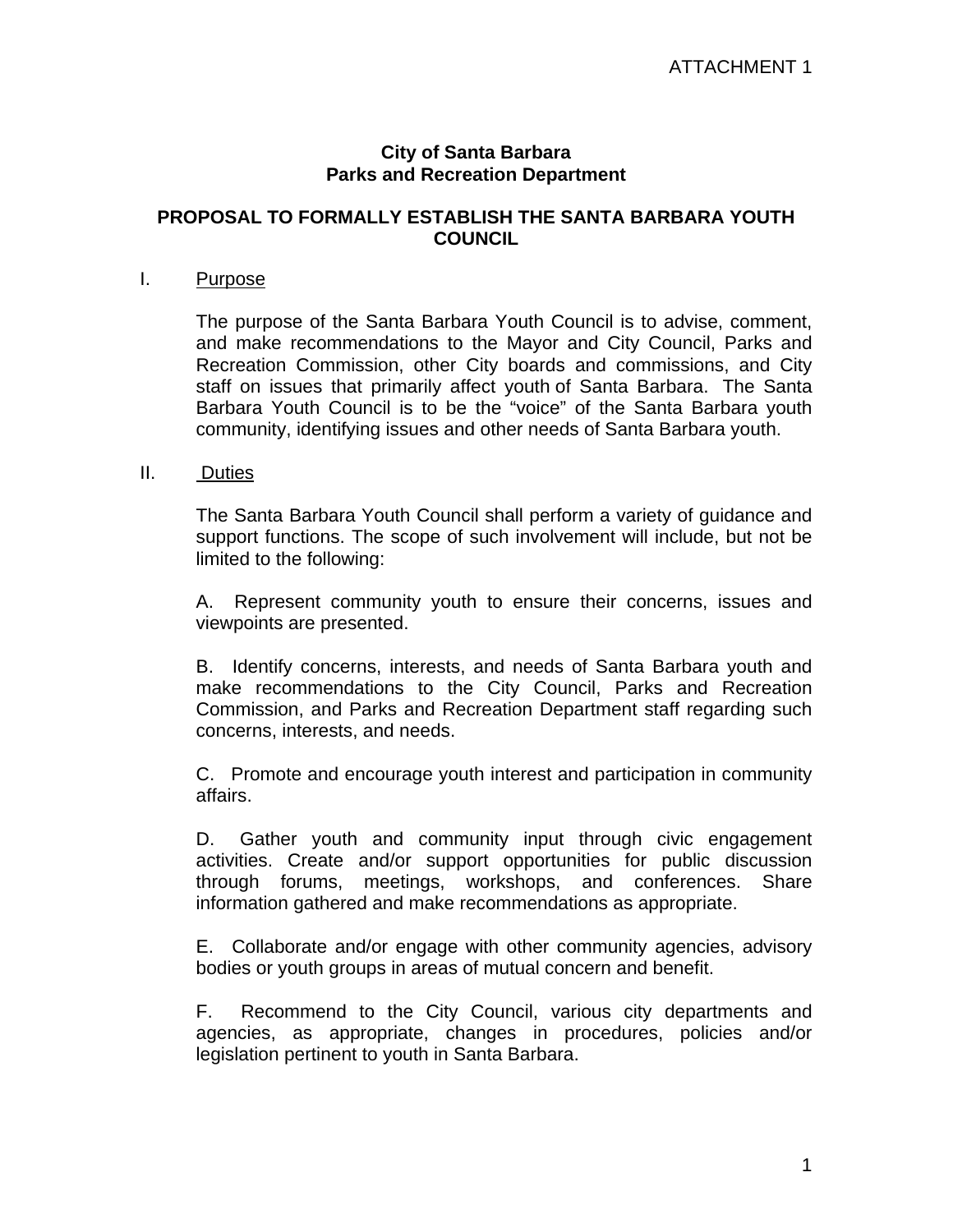## III. Membership

The Santa Barbara Youth Council shall be composed of fifteen (15) members between the ages of 13-19 years. The membership of the Santa Barbara Youth Council shall be further defined as follows:

- Nine members shall be representatives from the three Santa Barbara School District High schools (Santa Barbara High School, San Marcos High School and Dos Pueblos High School), three from each school
- Two members from local alternative, community, or continuation high schools
- Two members from local private high school or independent studies,
- Two members at large, which may or may not attend any high school
- Of the fifteen members, eight must be residents of the City of Santa Barbara

The Youth Council may create non-voting positions for up to five junior high school students to encourage and involve junior high school age students in Youth Council activities.

### IV. Appointments

Youth Council members shall be appointed through an application and interview process. One interview will be conducted by the Youth Council. The Youth Council will develop recommendations. The second interview will take place as part of the City Council Advisory Committee Interview Process. The Youth Council Chair, or a designee of the Youth Council, shall report to the City Council on the Youth Council recommendations. Appointments will be made by the City Council upon completion of the recruitment and interview process.

# V. Organization

The Santa Barbara Youth Council shall meet at a minimum once of per month on a day and time established by Youth Council action. The Youth Council shall elect from their membership a Chair and Vice Chair, who shall serve in such capacity for terms of one year each. The Youth Council may adopt by-laws by Youth Council action. The Youth Council is required to follow all aspects of the Brown Act. Meetings shall be conducted in accordance with Robert's Rules of Order. Three(s) unexcused absences within a twelve (12) month period may result in a recommendation that the member be removed from the Youth Council.